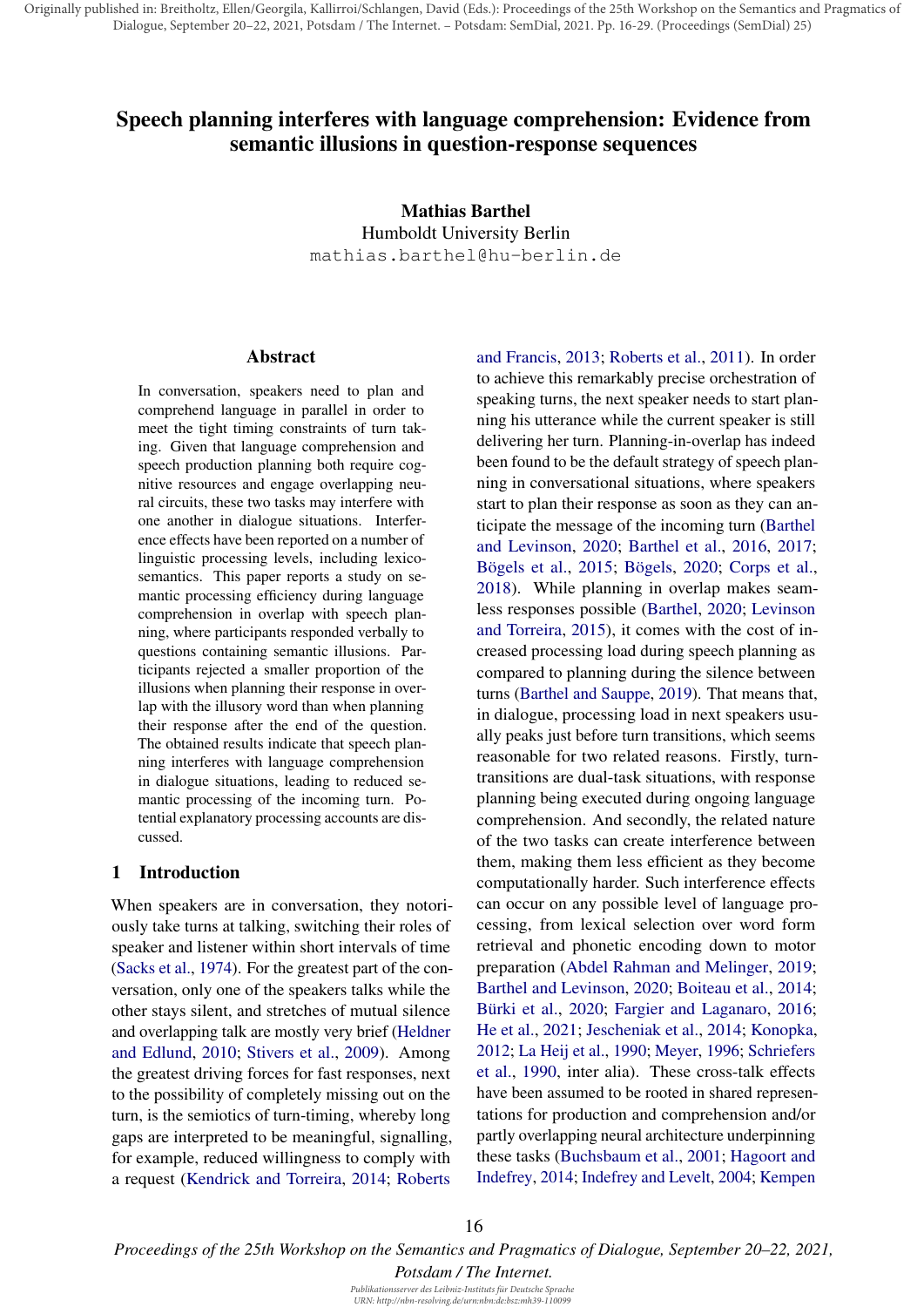et al., 2012; MacKay, 1987; Menenti et al., 2011; Silbert et al., 2014). While the interference effects of language comprehension on speech production have received increasing attention during the last decades, the effects of speech planning on parallel comprehension remain comparatively understudied (Daliri and Max, 2016; Fargier and Laganaro, 2019; Levelt et al., 1991; Roelofs et al., 2007).

The present study focuses on semantic processing of the incoming speech in experimentally elicited question-answer sequences, exploiting the well-known effect of semantic illusions – the acceptance by a comprehender of a fallacious question or statement containing a word that makes the question or statement wrong but is semantically related to the correct word that was to be expected. A classic example used in the seminal study by Erickson and Mattson (1981) is the question *"How many animals of each kind did Moses take on the Ark?"*. In their study, Erickson and Mattson found that participants frequently failed to spot the illusion in the questions, even though they actually knew the correct facts, e.g., that it was not Moses but Noah who prepared himself for the great flood. The origin of the illusion is commonly explained by frugal, superficial semantic analysis and partial semantic feature-matching between the critical word and its sentence co-text – the greater the intersection of the semantics of the critical word with that of the correct word, the greater the chance that the illusion passes undetected (Song and Schwarz, 2008; Speckmann and Unkelbach, 2020; Van Oostendorp and De Mul,  $1990$ ).<sup>1</sup>

The conversational counterpart to the carefully constructed illusions used in experimental studies are word substitution errors, where an intended word accidentally gets replaced by an unintended word during speech planning. Such word substitutions are a very common kind of speech error (Meringer, 1908). Of the Fromkin Speech Error Corpus<sup>2</sup>, a collection of 8673 spontaneous speech errors, 1083 errors (12.5%) are word substitutions, many of which replace the target word with a semantically related word that is generally of the same part of speech. In one example produced by Vicki Fromkin herself (and recorded by Robert

Rodman), she produced "*Jack was going to build a YACHT on the 38th day*", instead of the intended and semantically related '*an ark*', when talking about a long period of rain in Oxford. As speech error corpora have traditionally mainly been used to draw inferences on the processes of speech production, the perception of these errors, including common detection rates, received far less attention (Bond, 1999).

In conversational situations, two different general language processing strategies are conceivable, predicting different effects on the detection rate of semantic illusions. As discussed above, in order to secure a timely response, speech planning needs to proceed swiftly already during the incoming turn. Therefore, delays due to capacity limits could lead to undesirably long turn-transition times that might communicate unintended meanings. Because planning in overlap is cognitively more demanding than planning the next turn in silence, next speakers might need to prioritize planning speed over comprehension accuracy after the point when response planning begins in order to secure smooth turn-transitions. We will call this the *turn-timing-prioritized hypothesis*. Equally theoretically conceivable is an alternative strategy that focuses on language comprehension in processingheavy situations in turn taking. This strategy appears reasonable in view of the differences in the temporal dynamics of speech input and output processing. While the rate of speech input is defined by the speech rate of the current speaker, the rate of progress in speech output planning is under the control of the next speaker. That means that while the input, if not processed upon reception, is soon gone from perceptual memory, delays in response planning can be handled more flexibly by the next speaker, which is a potential incentive to prioritize the processing of incoming speech over speech planning in conversational situations, so that sufficient processing resources are available for comprehension. We will call this the *comprehensionprioritized hypothesis*.

The present study tests these competing hypotheses, using a quiz task with questions containing semantic illusions. While actual conversational situations are arguably way more complex than an experimental quiz situation, responding to questions is a very common action in social encounters. Using pre-recorded questions thus strikes a balance between exerting sufficient experimental

<sup>&</sup>lt;sup>1</sup>The illusion effect is also boosted by additional phonological overlap between the target word and its replacement (Shafto and MacKay, 2000). Yet, the illusions presented in the present study were only semantically related to the target word, not phonologically.

<sup>&</sup>lt;sup>2</sup>accessible at https://www.mpi.nl/dbmpi/ sedb/sperco\_form4.pl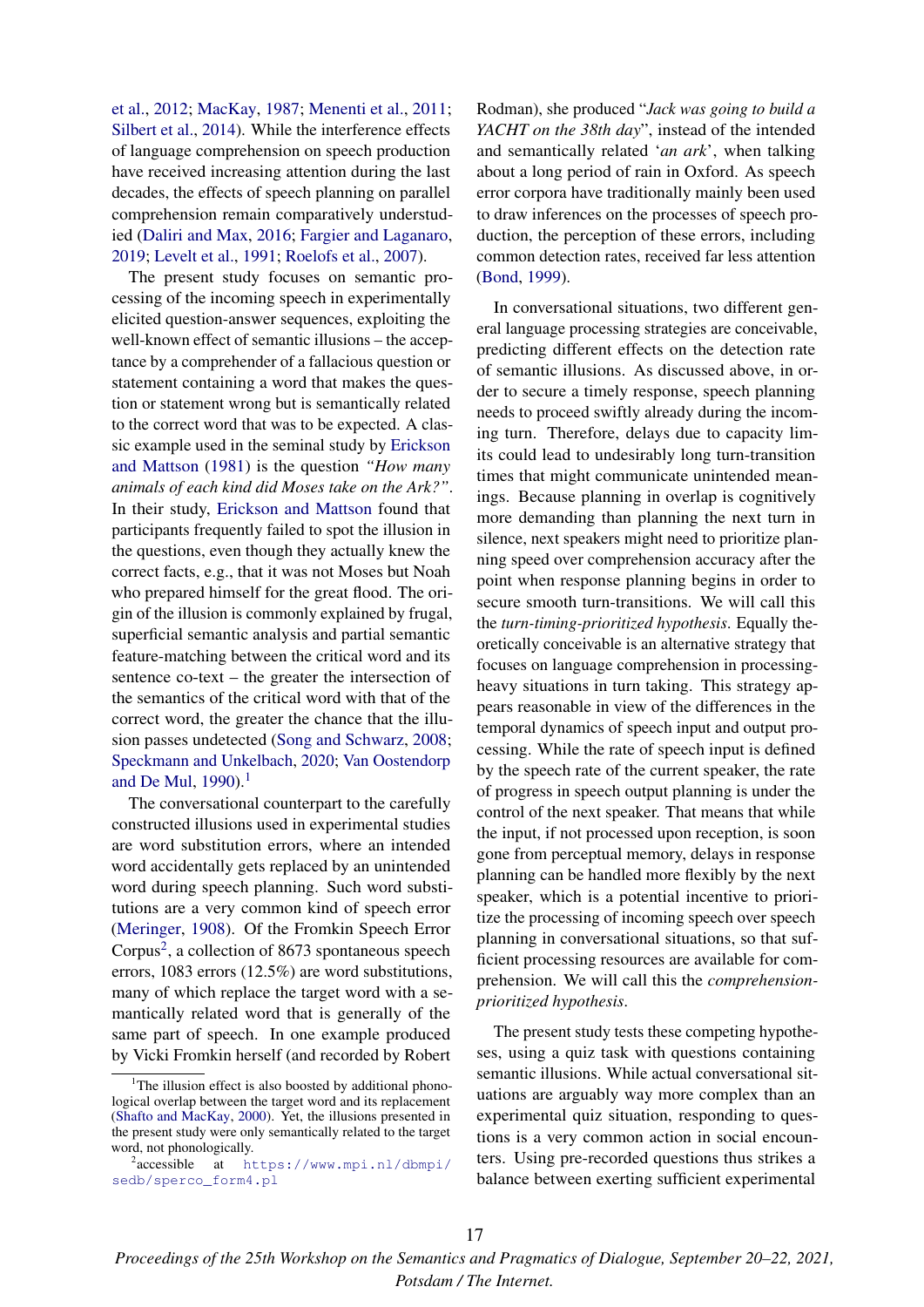control and tapping into the target speech production and comprehension processes. The presented questions differ in the point in time when response planning can begin. In one version of the question, response planning can begin already in overlap with the question, while in the other version, the answer to the question can only be known at the very end of the question. E.g., *Welche Tiere helfen dem Weihnachtsmann beim Verteilen der Neujahrsgeschenke?* ("What animals help Santa Claus to distribute New Year's presents?"; early planning) vs. *Der Weihnachtsmann verteilt die Neujahrsgeschenke mit der Hilfe von welchen Tieren?* ("Santa Claus distributes New Year's presents with the help of what animals?"; late planning). The two hypotheses outlined above make different predictions about the detection of semantic illusions in these two versions of the question. If comprehension is prioritized in dialogue situations, detection rates should not depend on whether the response is already being planned in overlap with the critical word or not. If fast turn-timing is prioritized on the other hand, detection rates should be lower in the early planning condition than in the late planning condition.

The point in time when response planning can start is confounded with the questions' sentence structure as well as with the position of the critical word within the question. To test the influence of these confounding factors, a control experiment was tested that did not require participants to actually answer the question. If a difference in detection rates between the two conditions in the main experiment is due to planning vs. not planning in overlap, this difference should not show in the control experiment, which does not involve response planning. If, on the other hand, differences in detection rate are due to differences in the form of the question itself, they should replicate in the control experiment.

### 2 Method

#### 2.1 Participants

For the Main Experiment, 24 participants (age between 18 and 40 years) were recruited via Prolific and were paid to take part in the experiment online using their own computers. Another set of 24 participants was recruited for the Control Experiment.

### 2.2 Materials and Design

60 questions were composed, 30 of which were critical questions containing a semantic illusion. Of each question, two versions were composed, manipulating the point in time when the answer to the question can be known so that response planning can begin (planning: early / late; see example in  $(1)$ ).

(1) (a) Early question: *Von welchem Tier wurde Rotkappchen gefressen, ¨* | *als sie ihre Tante besuchte?* ("What animal ate Little Red Riding Hood | when she visited her aunt?")

(b) Late question: *Als Rotkäppchen ihre Tante besuchte, wurde sie von welchem Tier gefressen* |*?* (When Little Red Riding Hood visited her **aunt**, what animal ate her  $|?$ 

In the early question in (1a), subjects can begin to plan their verbal response to the question already in the middle of the question (marked by the | symbol in (1)), whereas planning the response in the late question only becomes possible at the end of the question. The critical word containing the semantic illusion (printed in bold in  $(1)$ ) is therefore located in a later part of the question in the early version, where response planning can be expected to be already ongoing, and in the earlier part of the question in the late version, where response planning cannot have started, yet.

Additionally, 30 filler questions were created. Filler questions were also composed in two versions, allowing for either early or late planning, but they did not contain any illusion (e.g., early planning: *Welcher Mann, der das Unternehmen Apple grundete, ¨* | *war ein fortschrittlicher Boss?* (Which man, who founded the company Apple, | was a progressive boss?); late planning: *Welcher Mann, der ein fortschrittlicher Boss war, grundete ¨ das Unternehmen Apple* |*?* (Which man, who was a progressive boss, founded the company Apple  $|?$ ).

All questions were recorded in a female voice. They had a mean duration of 6 seconds (including 200 ms of initial silence), with a standard deviation of 1.18 seconds. While early and late questions did not differ greatly in length (early questions: mean  $(sd) = 5.84$  s  $(1.0$  s); late questions: mean  $(sd) =$ 6.16 s (1.33 s)), filler questions were slightly longer than critical questions (critical: mean  $(sd) = 5.48$  s (0.88 s); fillers: mean (sd) =  $6.53$  s (1.21 s)).

*Proceedings of the 25th Workshop on the Semantics and Pragmatics of Dialogue, September 20–22, 2021, Potsdam / The Internet.*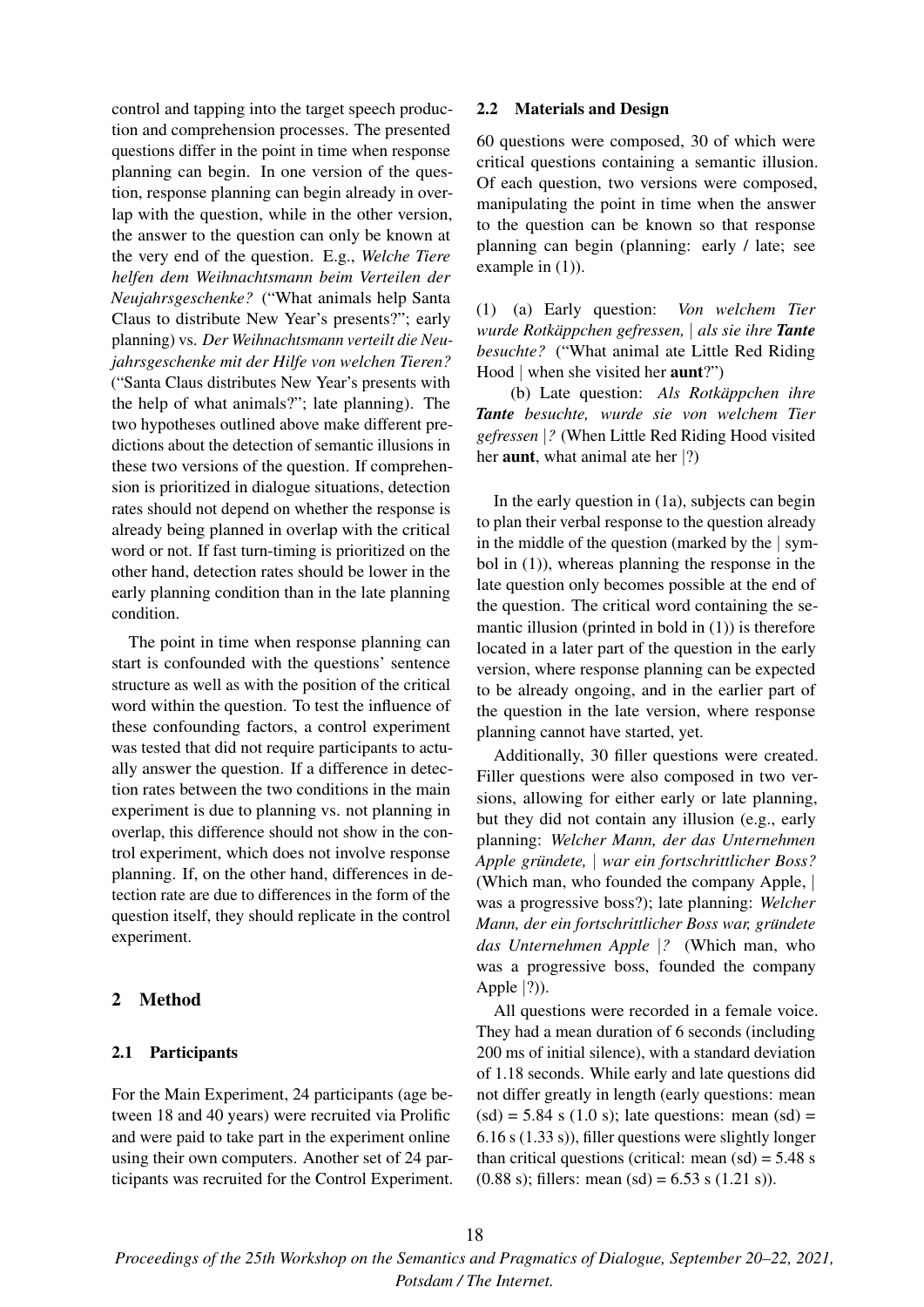Two balanced experimental lists were composed, so that questions were presented in only one of the conditions to each subject. The order of presentation of items within the list was random for every participant.

# 2.3 Procedure

#### 2.3.1 Main Experiment

In the Main Experiment, participants were instructed to use their headphones to listen to the questions during the quiz part of the experiment and to respond verbally to the questions as fast and accurately as possible. They were made aware that not all the questions they would hear during the experiment were correct, using the example question *"Who assassinated US President Clinton?"* and the correct answer *"Nobody. Clinton has not been assassinated."*. They were further instructed to pay special attention to the fact that some questions would be incorrect and to answer them accurately. Lastly, they were instructed to say *I don't know* in response to any question that they did not know the answer to.

Each trial began with a fixation cross in the center of the screen for one second, followed by the auditory presentation of the question, which participants had to answer verbally. Participants' responses were recorded using their PC microphones and participants were instructed to press the space bar after they gave their response. One second after they pressed the space bar, the next trial started. Before the experiment, participants did four practice trials to get to know the procedure.

The quiz part was followed by a post-test questionnaire testing participants' knowledge of the correct versions of the 30 critical questions used in the quiz. Participants read questions asking about the critical information in each of the critical questions of the quiz (e.g., "Wen besuchte Rotkäppchen, *als sie vom Wolf gefressen wurde?"* (Whom did Little Red Riding Hood visit when she was eaten by the wolf?)) and typed their response in a text box. Questions appeared one at a time, replacing each other each time participants pressed 'enter' to confirm their response. The whole experiment took about 20 minutes.

#### 2.3.2 Control Experiment

In the first part of the Control Experiment, participants were instructed to not respond to the questions they heard, but to judge whether the question was correct or erroneous and indicate their choice by clicking on the respective radio button. As a third alternative, participants could indicate that they did not know whether the question was correct or not. One second after participants confirmed their response by pressing the space bar, the next trial started. As well as in the Main Experiment, participants were made aware that not all the questions they would hear during the experiment were correct, using the same example. Participants did four practice trials prior to the experiment. The post-test questionnaire was the same as in the Main Experiment.

### 3 Results

#### 3.1 Response Latencies

Response latencies were annotated manually in Audacity with respect to question offset and response onset. Of the total of 1440 trial recordings, 5 did not contain any response and were thus discarded. The remaining responses had a mean latency of 1650 ms (sd = 1220 ms; see Figure 1). Response latencies were fitted with a Bayesian mixed effects regression model with the R package *brms* (Bürkner, 2017; R Core Team, 2021), with Condition (early planning / late planning) and Type (critical / filler) plus their interaction as fixed effects and as random effects by subject and by item (see Appendix). Both factors were dummy coded, with early planning and critical condition as reference levels. Additionally, the centred duration of the questions in seconds was added as a control variable to the fixed effects structure of the model, since turn duration has been shown to affect turn transition times (Barthel et al., 2016; Magyari, 2015; Roberts et al., 2015), an effect that replicated here ( $\beta$  = -171.54 ms, CI = [-277.65 ms; -72.27 ms]). The prior for the Intercept was set to be normally distributed, with a mean of 1600 ms and a standard deviation of 2500 ms. Priors for the coefficients were vaguely informative as they were set to be normally distributed, with a mean of 0 and a standard deviation of 500 ms.

The model detected both a decisive main effect of Condition ( $\beta$  = -282.16 ms; CI = [-398.36 ms; -166.92 ms],  $BF_{10} = 5999$ <sup>3</sup> as well as a strong main effect of Type ( $\beta$  = -211.55 ms; CI = [-422.47 ms; 6.98 ms];  $BF_{10} = 16.86$ ), indicating that early questions were responded to faster than late questions and that filler questions were responded to faster

<sup>&</sup>lt;sup>3</sup>For a guideline to the interpretation of Bayes factors, see Andraszewicz et al. (2015).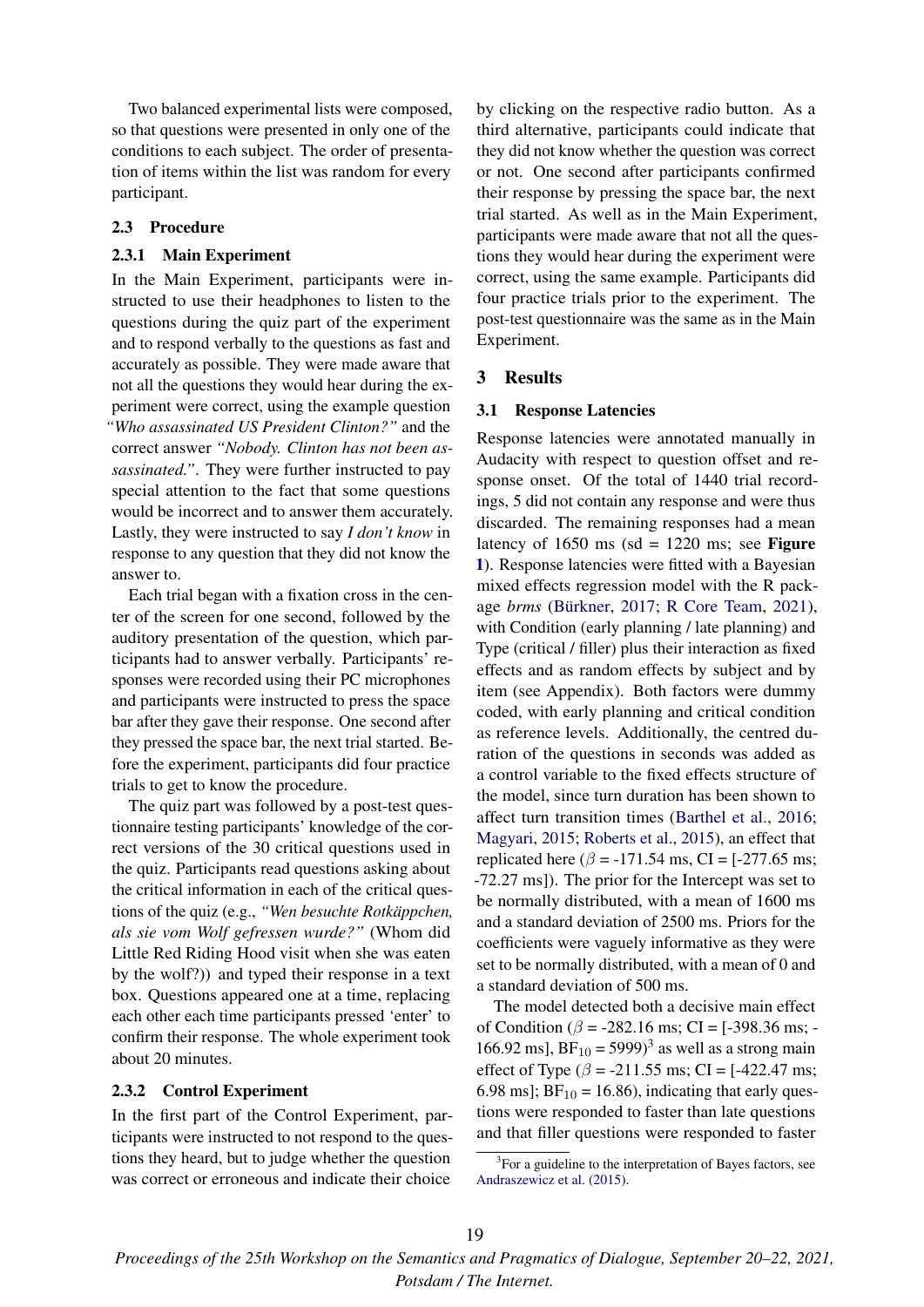than critical questions. However, the model also attested a decisive interaction effect of Condition  $\times$  Type ( $\beta$  = 496.19 ms; CI = [251.73 ms; 744.07 ms];  $BF_{10} = 5999$ ). To investigate the origin of this interaction effect, hypothesis specific tests were conducted using the *hypothesis* function built into *brms*, which revealed that Condition had a decisive effect on response latencies only in filler trials ( $\beta$  $= 530.26$  ms; CI = [368.85 ms; 690.32 ms]; BF<sub>10</sub>  $> 6000$ , but no effect in critical trials ( $\beta = 34.07$ ms; CI =  $[-116.85 \text{ ms}; 184.98 \text{ ms}]$ , BF<sub>10</sub> = 1.88), indicating that responses were given faster in early than in late questions in filler trials but equally fast in critical trials. However, an additional model that was run only on the subset of critical trials in which participants accepted the illusion (see Appendix) revealed that in these trials Condition did have an effect on response latencies ( $\beta$  = 126.01 ms; CI  $=[-97.65 \text{ ms}; 346.11 \text{ ms}], BF_{10} = 4.88$ , indicating that response latencies in late questions were longer than in early questions when participants gave the expected response. While going in the same direction, this effect was smaller and statistically weaker than in filler trials, possibly because critical questions were slightly more difficult than filler questions and because this test relied on a lower number of observations ( $N_{early}$ = 118;  $N_{late}$ )  $= 90$ ).

#### 3.2 Semantic Illusions

For an analysis of the proportions of semantic illusions that were detected or not, only critical trials were analysed. 25 trials with unintelligible or nonsense responses, 143 trials in which participants responded that they did not know the answer to the question, and 111 trials where participants revealed in the post-test questionnaire that they did not have the necessary factual knowledge to spot that the original quiz question contained an illusion were discarded, leaving 439 responses for analyses. Responses were coded as accepting the illusion when the expected answer was given, or as rejecting the illusion when the illusion was spotted. Descriptively, illusions were accepted in 84 out of 226 trials (37%) in the early planning condition and in 58 out of 213 trials (27%) in the late planning condition. The probability of the illusion being accepted was fitted with a Bayesian mixed effects regression model (family = bernoulli) with Condition as a dummy-coded fixed effect and as a random effect by subject and by item, with 'rejected' as the reference level (see Appendix). Condition was found to have a strong effect on the proportion of accepted illusions ( $\beta$  = -0.49; CI = [-0.96; -0.03]; BF<sub>10</sub> = 22.67; with the best estimate for the Intercept at  $\beta$ = -0.67), showing strong evidence for the probability of illusions to be accepted to be higher in the early planning condition than in the late planning condition (see Figure 2).

For the Control Experiment, also only critical trials were analysed.<sup>4</sup> In 112 trials, participants indicated that they did not know whether the question was correct or not, and in 94 of the remaining trials, the post-test revealed that participants did not have the necessary factual knowledge to spot the original illusion, leaving 484 trials for analyses. Descriptively, illusions passed in 24 out of 239 trials (1.0%) in the early condition and in 22 out of 245 trials (0.9%) in the late condition. A model parallel to the Main Experiment model was fitted (see Appendix), which revealed that Condition had a very weak effect on the probability of the illusion being accepted ( $\beta$  = -0.4; CI = [-1.33; 0.49]; BF<sub>10</sub>  $= 3.77$ , with the best estimate for the intercept at  $\beta$  = -2.75), showing merely anecdotal evidence for the probability of illusions to differ between the early and late planning conditions.



Figure 1: Mean response latencies by condition in critical questions (containing a semantic illusion) and filler questions (not containing an illusion). Error bars indicate 95% confidence intervals.

<sup>&</sup>lt;sup>4</sup>Data from one participant were discarded because task instructions were ignored in the post-test questionnaire and most responses in the main part were 'I don't know' responses.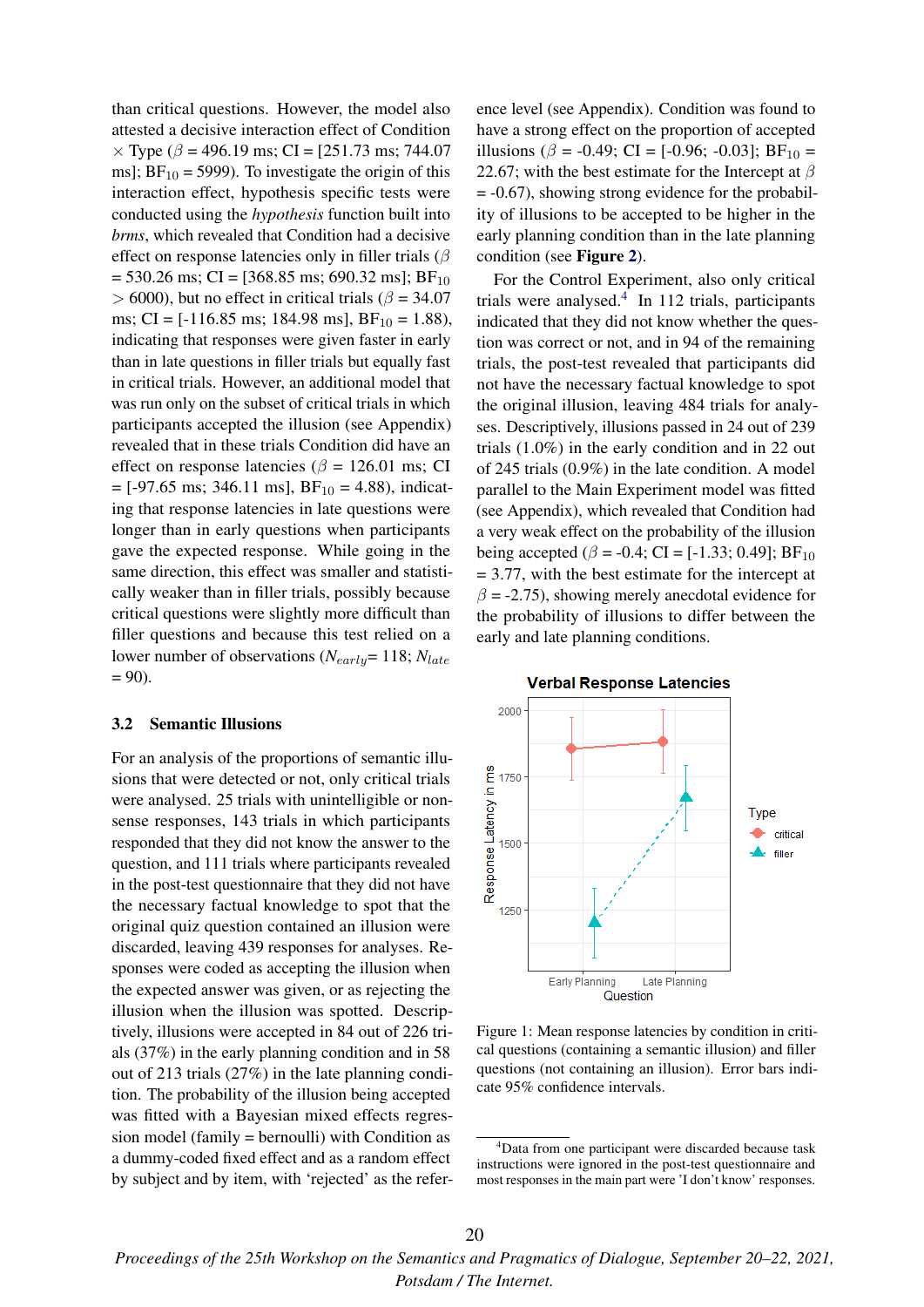

Figure 2: Fitted proportions of illusions that were accepted, i.e., not spotted, by participants in the Main Experiment. Error bars indicate 75% credible intervals. See section 3.2 for model description.

### 4 Discussion

Conversation is a well-practiced but cognitively demanding dual-task situation, where processes of language comprehension and speech planning can interfere with one another, either due to cross talk between the representations that are relevant for each of the tasks or due to limited resources that need to be shared between the tasks. This study tested two competing hypotheses about the default allocation of processing capacities in moments of increased cognitive load in a dialogic task. In conversational turn taking, cognitive load is especially high in next speakers when they are concurrently planning their upcoming turn and listening to the incoming turn. The *comprehension-prioritized hypothesis* states that when processing capacities are temporarily limited, processing of the incoming speech would be prioritized over response planning because the rate of incoming information to be processed is defined by the speech rate of the incoming turn and is thus not under the control of the listener/next speaker. If the incoming speech is not processed thoroughly at the rate it is coming in, part of the signal would be lost, which might be an undesirable characteristic of any adapted processing strategy. The *turn-timing-prioritized hypothesis*, on the other hand, states that well-timed responses are central in order to convey the intended messages in a conversational situation. And in order

to be able to deliver the next turn quickly in response to the incoming turn, response planning needs to start and progress rapidly in overlap with the incoming turn. When this dual-task situation leads to increased processing load, response planning would be prioritized so as to not jeopardize seamless turn-timing. These two hypotheses were tested in a question-answer paradigm with questions containing semantic illusions, such as "How many animals of each kind did *Moses* take on the Ark?"

Previous studies showed that next speakers readily put themselves in the described dual-task situation when they are in conversation, starting to plan their next turn as soon as they can anticipate the message of the incoming turn, even though planning in overlap leads to increased processing load at turn-transitions (Barthel, 2020; Barthel and Sauppe, 2019; Bögels, 2020; Levinson and Torreira, 2015). The response latency results in the present study replicate these previous findings. Here, participants verbally responded to quiz questions. For half of the questions, the response could be planned already in the middle of the question, for the other half of the questions, the response could only be planned at the end of the question. Questions whose responses could be planned already in overlap with the question were responded to faster than questions whose response could only be known at the question's end, showing that participants started to plan their response already in overlap with the incoming question when this was possible, and thereby achieved shorter response latencies. This attested effect of question format on response latencies needs to be qualified, however. While the effect was observed to be strong in questions that did not contain a semantic illusion, the effect was not attested in questions that did contain a semantic illusion. However, post-hoc analyses did reveal the effect in questions containing a semantic illusion, but only when the illusion was not detected, i.e., when the question was answered as would be expected without the illusion. This pattern of results indicates that also in questions containing an illusion, participants started to plan their response as early as possible but had to abandon the planning process when they detected a mismatch between their anticipation of the upcoming input and the actual continuation of the question. In these cases, participants had to begin planning from scratch, this time to reject the illusion, and therefore did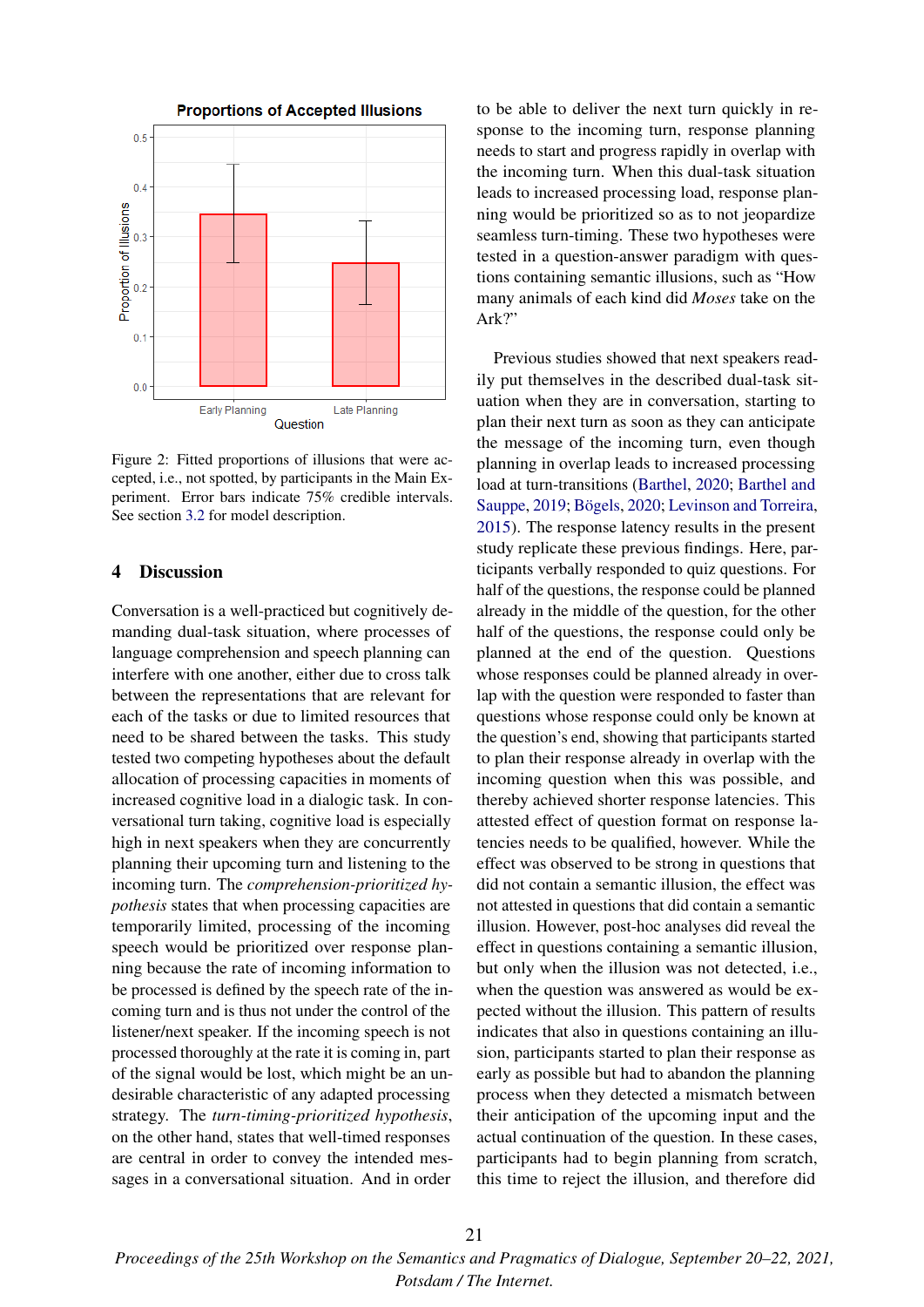not show any observable gain from early response planning.

Overall, about one third of the questions containing an illusion were accepted and answered as would be expected without the illusion. This acceptance rate was affected by whether planning in overlap with the illusion word was possible or not. Participants failed to detect the illusion more often when they were planning in overlap than when they were not concurrently planning, showing that speech planning in overlap is detrimental to semantic input processing. While the early and late planning questions differed in their format and in the position of the critical word containing the illusion, these differences were not driving the effect. This possibility can be excluded on the basis of the results of the control experiment, in which response planning was not necessary. When participants rated the questions for correctness instead of answering them verbally, the position effect disappeared.<sup>5</sup> This pattern of results supports the *turn-timing-prioritized hypothesis*, which predicted that in phases of high processing load in dialogue situations, dynamic progress in response planning would be prioritized over deep processing of the input, so that the response is ready for articulation shortly after the incoming turn comes to an end. The results do not support the *comprehension-prioritized hypothesis*, as comprehension was found to be less accurate when planning was executed in overlap with the question. Instead, the results indicate that in these phases, participants processed the input more shallowly and based their response planning on their anticipations of the question continuations (Ferreira and Patson, 2007; Ferreira et al., 2002; Song and Schwarz, 2008; Van Oostendorp and De Mul, 1990; van Oostendorp and Kok, 1990). Shallow input processing can be assumed to occur most prominently in situations when processing load increases, which are to be most frequent before turn-transitions (Barthel and Sauppe, 2019).

Prioritizing response planning can indeed be argued to be an efficient strategy in dialogue, even if it might be at the expense of comprehension accuracy. Listeners in conversation have been found to generate predictions about the incoming turn in

order to be able to start planning their response early on the basis of their predictions (Corps et al., 2018; Magyari et al., 2014; Gisladottir et al., 2015, 2018). This early planning enables them to take their next turn quickly after the incoming turn ends. The fact that most turn-transitions are fast makes conversation efficient with respect to the utilisation of the available time, and on top of that, it is the basis for turn-timing to be interpreted as meaningful when transitions are slow (Henetz, 2017; Roberts and Francis, 2013; Roberts et al., 2011). In the majority of cases, predictions about the message of the end of the incoming turn are probably correct, as turn endings are often predictable (Magyari and de Ruiter, 2012). In these cases, relying on the predictions is certainly an efficient strategy. In cases where the upcoming input does not match the predictions, two reasons for the mismatch come to mind. Either the input was 'wrong', i.e., not as intended by the current speaker, e.g., when they erroneously replaced *Noah* with *Moses* (Fromkin, 1971; Meringer, 1908; Levelt, 1989), in which case the prediction was actually 'right' and the conversation can continue smoothly even if the error passes unnoticed. Or the prediction was wrong, which would lead to misunderstanding if the mismatch passes unnoticed. These latter, problematic cases can be considered to be rare enough in natural conversation for the turn taking system to be efficient, and if they do arise, they are commonly detected and dealt with by the interactants immediately in the next turn with the help of repair sequences (Dingemanse et al., 2015; Schegloff, 1992). Prediction and planning strategies can be argued to be readily built upon this safety-net that comes with conversational repair, as repair mechanisms are general purpose tools that are used for any form of misunderstanding, e.g., in problems in acoustic understanding or reference matching, and are not specific to fixing the consequences of prediction errors.

It remains difficult to judge the relevance of prediction for the probability of an illusion to pass unnoticed. Given that interlocutors predict the end of an incoming turn in order to prepare their response (e.g., Corps et al., 2019), the difference in illusion rates could be due to a higher predictability of the target word in the early planning condition than in the late planning condition. This line of thought would assume that comprehension is more shallow when predicting the input. This is indeed

<sup>5</sup>While response planning was not prohibited with certainty in the control experiment, the absence of an effect of question type indicates that subjects did not engage in response preparation but rather focused on comprehending the question in the control task.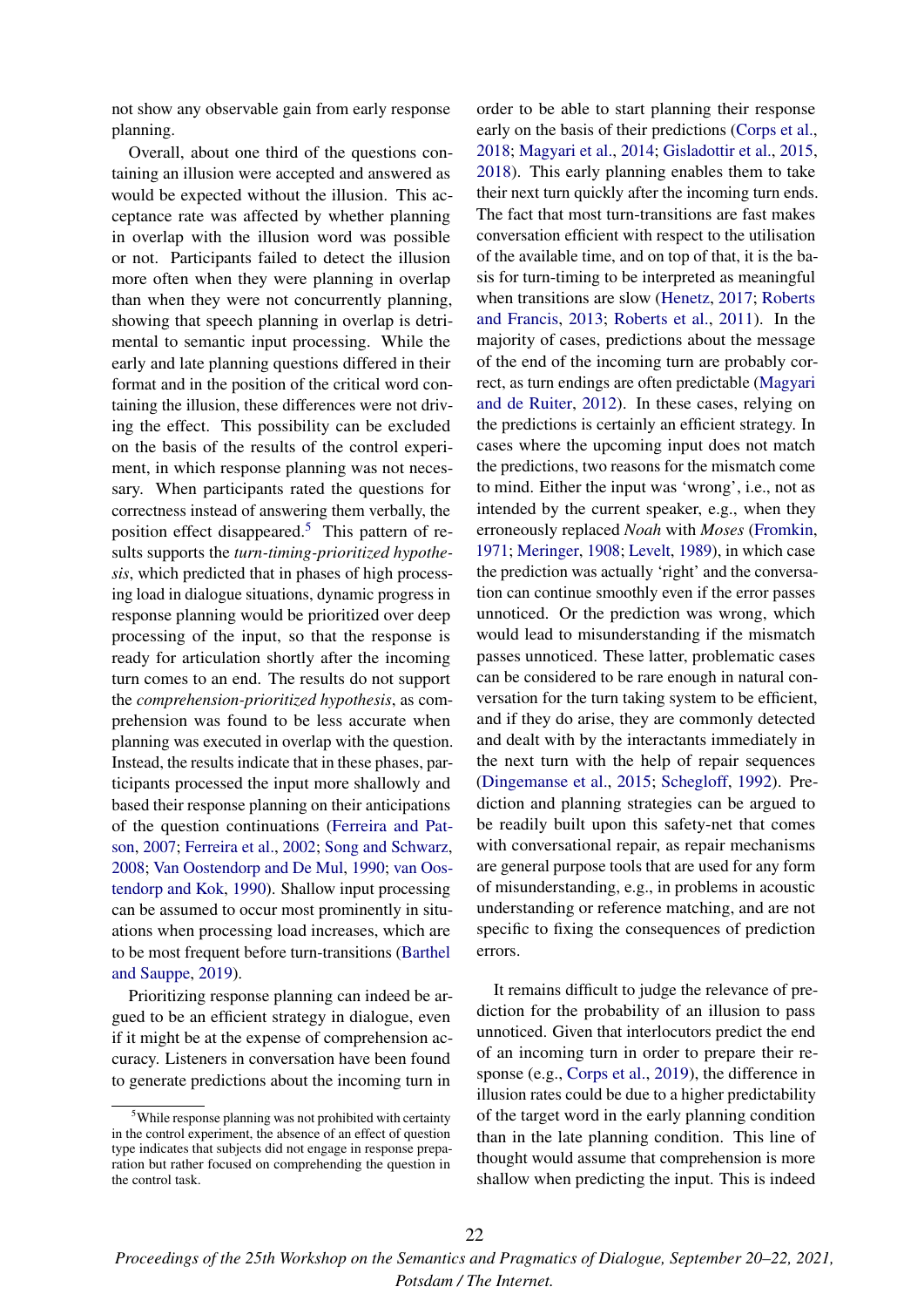possible and would underpin the assumption that input prediction as a conversational strategy is efficient because more resources are available for planning earlier before the end of the incoming turn. It is thus conceivable that a higher rate of illusions might not be due to the planning itself, but due to prediction of the target word or concept that was replaced by the illusion word. The absence of an effect of question type in the control experiment (where no response to the question was given) could be argued to refute this idea, since the questions were the same as in the main experiment and the target words were therefore equally predictable. However, due to the different tasks, not only response planning but also input prediction might have been reduced in the control experiment, which could have eliminated the effect of question type. In the context of the tasks of the present study, the two sides of the medal might be too closely coupled to tease apart their contributions. Arguably though, subjects might have engaged less in input prediction in the control experiment, *because* there was no need for response preparation. Consequently, comprehension of the input suffered when planning the next turn as compared to when not planning the next turn, possibly mediated by input prediction.

Contrary to the assumption that language input is processed more shallowly when predictions are maintained, it would also be sensible to argue that word substitutions should be *more* obvious when a prediction to hear a different word has already been generated. In this line of thought, not shallow comprehension but rather processing ease at the time of encounter should follow from prediction, which is corroborated by findings that comprehension is less effortful in high predictability sentences (e.g., Obleser and Kotz, 2011). In that case, a higher rate of illusions would be indicative of shallow comprehension due to concurrent response planning rather than due to prediction. Under these considerations, it should be easier to detect a word substitution when the input is predictable, so that lower illusion rates would be expected in the questions with word substitutions at their ends (i.e., in the early planning questions). The fact that the opposite pattern of results was found thus speaks for the interpretation that concurrent response planning rather than prediction was responsible for the differential illusion effect. Future research will be needed to conclusively disentangle the relative contributions

of these two confounded factors.

One final side-note needs to be added about the comparability of the present study with previous studies investigating semantic illusions. Seeing that planning in overlap increases the rate of semantic illusions brings up the question what relevance this effect might have had in previous studies. This question is difficult to answer conclusively, firstly because the point in time when response planning was possible was not included as a control variable in previous studies, and secondly because results on that question are not directly comparable between studies, since, to the best of our knowledge, all previous studies presented the critical questions in print, whereas the present study is the first to illustrate the occurrence of semantic illusions with auditorily presented speech. What can be said with certainty, however, is that semantic illusions do not depend on speech planning in overlap. In the classic experiment by Erickson and Mattson (1981), two of the four critical questions contained the illusion word in a position after the question can be known and two contained the illusion word before the question can be known. In their study, both types of questions were reported to elicit semantic illusions. Moreover, also the present study found evidence that concurrent response planning is certainly not a prerequisite for semantic illusions to arise. Still, semantic processing of the input was found to be less effective during speech planning, and future studies should take this factor into account, either by controlling for the position of the illusion with respect to the point where planning can begin, by balancing their materials, and/or by statistically controlling for the influence of the factor post-hoc.

### 5 Conclusion

Semantic illusions have been found to be stronger when speech planning is executed while comprehending the illusory input than without concurrent speech planning. Hence, semantic processing of language input in dialogic situations can be assumed to be more shallow during speech planning, even when the planned content is contingent upon the content of the incoming speech. The effect of concurrent planning on semantic processing is possibly due to limited processing resources operating on related linguistic representations, so that next speakers need to strike an efficient balance between comprehension and planning before turn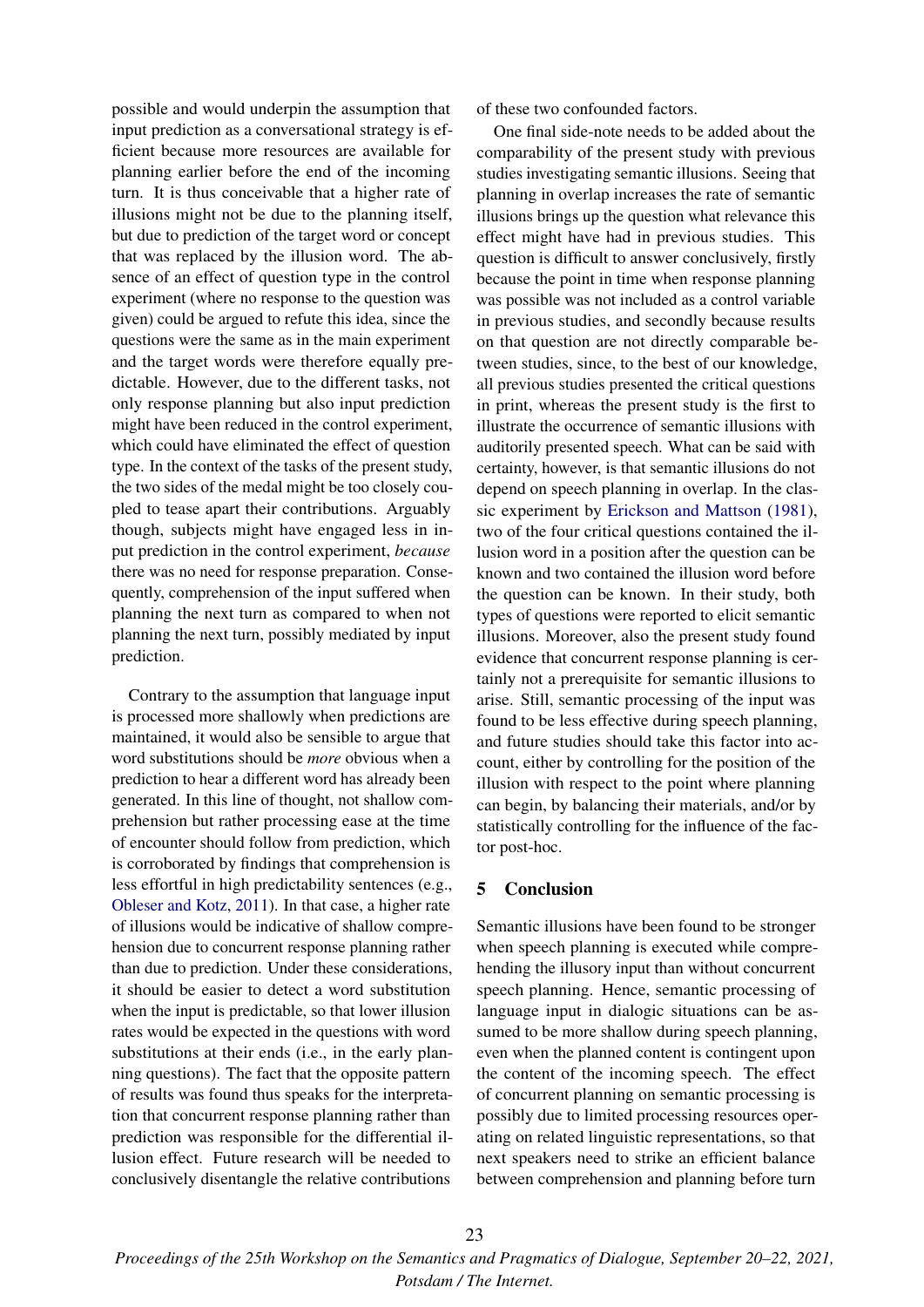transitions. Nonetheless, as it is a prerequisite for seamless turn-timing, speech planning in overlap with comprehension is a communicatively effective strategy, as it is a cornerstone of the turn taking system that forestalls abundant long gaps and allows turn-timing to be interpreted as meaningful by interlocutors. In sum, planning the next turn in overlap with the incoming turn does not seem to be efficient from a processing perspective, as comprehension accuracy suffers from concurrent speech planning. Still, prioritizing planning the next turn under high processing load before turn transitions could be a very effective strategy for communication, and the present experiment provides evidence that planning is prioritized over accurate comprehension in periods when these processes compete for cognitive resources.

### Acknowledgments

This study was funded by the Berlin University Alliance and conducted within the X-Student Research Group *Language Comprehension in Dialogue*, led by the author. This paper has been improved by three valuable anonymous reviews. The author thanks Hannah Ida Hullmeine for recording the experimental stimuli.

#### References

- Abdel Rahman, R. and Melinger, A. (2019). Semantic processing during language production: an update of the swinging lexical network. *Language, Cognition and Neuroscience*, 34(9):1176–1192.
- Andraszewicz, S., Scheibehenne, B., Rieskamp, J., Grasman, R., Verhagen, J., and Wagenmakers, E.- J. (2015). An Introduction to Bayesian Hypothesis Testing for Management Research. *Journal of Management*, 41(2):521–543.
- Barthel, M. (2020). *Speech Planning in Dialogue - Psycholinguistic Studies of the Timing of Turn Taking*. PhD Thesis, Radboud University Nijmegen, Nijmegen.
- Barthel, M. and Levinson, S. C. (2020). Next speakers plan word forms in overlap with the incoming turn: evidence from gaze-contingent switch task performance. *Language, Cognition and Neuroscience*, 35(9):1183–1202.
- Barthel, M., Meyer, A. S., and Levinson, S. C. (2017). Next Speakers Plan Their Turn Early and Speak after Turn-Final "Go-Signals". *Frontiers in Psychology*, 8:393.
- Barthel, M. and Sauppe, S. (2019). Speech planning at turn transitions in dialog is associated with increased processing load. *Cognitive Science*, 43(7):e12768.
- Barthel, M., Sauppe, S., Levinson, S. C., and Meyer, A. S. (2016). The Timing of Utterance Planning in Task-Oriented Dialogue: Evidence from a Novel List-Completion Paradigm. *Frontiers in Psychology*, 7:1858.
- Boiteau, T. W., Malone, P. S., Peters, S. A., and Almor, A. (2014). Interference between conversation and a concurrent visuomotor task. *Journal of Experimental Psychology: General*, 143(1):295–311.
- Bond, Z. S. (1999). *Slips of the ear: errors in the perception of casual conversation*. Academic Press, San Diego, Calif.
- Buchsbaum, B. R., Hickok, G., and Humphries, C. (2001). Role of left posterior superior temporal gyrus in phonological processing for speech perception and production. *Cognitive Science*, 25(5):663– 678.
- Bögels, S. (2020). Neural correlates of turn-taking in the wild: Response planning starts early in free interviews. *Cognition*, 203:104347.
- Bögels, S., Magyari, L., and Levinson, S. C. (2015). Neural signatures of response planning occur midway through an incoming question in conversation. *Scientific Reports*, 5(12881):1–11.
- Bürki, A., Elbuy, S., Madec, S., and Vasishth, S. (2020). What did we learn from forty years of research on semantic interference? A Bayesian meta-analysis. *Journal of Memory and Language*, 114:104125.
- Bürkner, P.-C. (2017). brms : An R Package for Bayesian Multilevel Models Using Stan. *Journal of Statistical Software*, 80(1).
- Corps, R. E., Crossley, A., Gambi, C., and Pickering, M. J. (2018). Early preparation during turn-taking: Listeners use content predictions to determine what to say but not when to say it. *Cognition*, 175:77–95.
- Corps, R. E., Pickering, M. J., and Gambi, C. (2019). Predicting turn-ends in discourse context. *Language, Cognition and Neuroscience*, 34(5):615–627.
- Daliri, A. and Max, L. (2016). Modulation of Auditory Responses to Speech vs. Nonspeech Stimuli during Speech Movement Planning. *Frontiers in Human Neuroscience*, 10.
- Dingemanse, M., Roberts, S. G., Baranova, J., Blythe, J., Drew, P., Floyd, S., Gisladottir, R. S., Kendrick, K. H., Levinson, S. C., Manrique, E., Rossi, G., and Enfield, N. J. (2015). Universal Principles in the Repair of Communication Problems. *PLOS ONE*, 10(9):e0136100.

*Proceedings of the 25th Workshop on the Semantics and Pragmatics of Dialogue, September 20–22, 2021, Potsdam / The Internet.*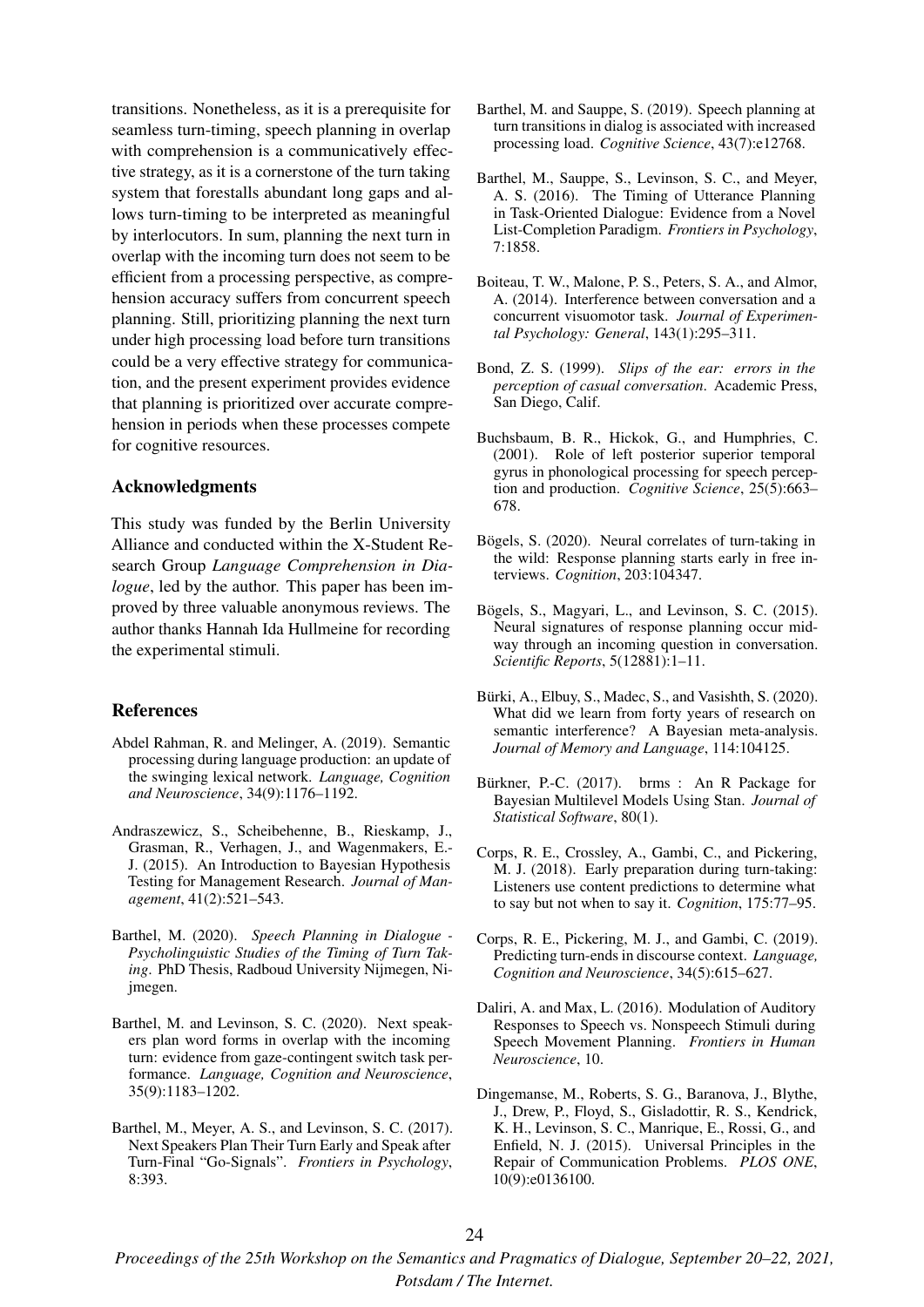- Erickson, T. D. and Mattson, M. E. (1981). From words to meaning: A semantic illusion. *Journal of Verbal Learning and Verbal Behavior*, 20(5):540– 551.
- Fargier, R. and Laganaro, M. (2016). Neurophysiological Modulations of Non-Verbal and Verbal Dual-Tasks Interference during Word Planning. *PLOS ONE*, 11(12):e0168358.
- Fargier, R. and Laganaro, M. (2019). Interference in speaking while hearing and vice versa. *Scientific Reports*, 9(1):5375.
- Ferreira, F., Bailey, K. G., and Ferraro, V. (2002). Good-Enough Representations in Language Comprehension. *Current Directions in Psychological Science*, 11(1):11–15.
- Ferreira, F. and Patson, N. D. (2007). The 'Good Enough' Approach to Language Comprehension. *Language and Linguistics Compass*, 1(1-2):71–83.
- Fromkin, V. A. (1971). The Non-Anomalous Nature of Anomalous Utterances. *Language*, 47(1):28.
- Gisladottir, R. S., Bögels, S., and Levinson, S. C. (2018). Oscillatory Brain Responses Reflect Anticipation during Comprehension of Speech Acts in Spoken Dialog. *Frontiers in Human Neuroscience*, 12.
- Gisladottir, R. S., Chwilla, D. J., and Levinson, S. C. (2015). Conversation Electrified: ERP Correlates of Speech Act Recognition in Underspecified Utterances. *PLOS ONE*, 10(3):1–24.
- Hagoort, P. and Indefrey, P. (2014). The Neurobiology of Language Beyond Single Words. *Annual Review of Neuroscience*, 37(1):347–362.
- He, J., Meyer, A. S., and Brehm, L. (2021). Concurrent listening affects speech planning and fluency: the roles of representational similarity and capacity limitation. *Language, Cognition and Neuroscience*, pages 1–23.
- Heldner, M. and Edlund, J. (2010). Pauses, gaps and overlaps in conversations. *Journal of Phonetics*, 38(4):555–568.
- Henetz, T. (2017). *Don't hesitate! The length of interturn gaps influences observers' interactional attributions*. PhD Thesis, Stanford University, Stanford.
- Indefrey, P. and Levelt, W. J. M. (2004). The spatial and temporal signatures of word production components. *Cognition*, 92(1-2):101–144.
- Jescheniak, J. D., Matushanskaya, A., Mädebach, A., and Müller, M. M. (2014). Semantic interference from distractor pictures in single-picture naming: evidence for competitive lexical selection. *Psychonomic Bulletin & Review*, 21(5):1294–1300.
- Kempen, G., Olsthoorn, N., and Sprenger, S. (2012). Grammatical workspace sharing during language production and language comprehension: Evidence from grammatical multitasking. *Language and Cognitive Processes*, 27(3):345–380.
- Kendrick, K. H. and Torreira, F. (2014). The Timing and Construction of Preference: A Quantitative Study. *Discourse Processes*, 52(4):1–35.
- Konopka, A. E. (2012). Planning ahead: How recent experience with structures and words changes the scope of linguistic planning. *Journal of Memory and Language*, 66(1):143–162.
- La Heij, W., Dirkx, J., and Kramer, P. (1990). Categorical interference and associative priming in picture naming. *British Journal of Psychology*, 81(4):511– 525.
- Levelt, W. J. M. (1989). *Speaking: From Intention to Articulation*. MIT Press, London.
- Levelt, W. J. M., Schriefers, H., Vorberg, D., Meyer, A. S., and Pechmann, T. (1991). The Time Course of Lexical Access in Speech Production: A Study of Picture Naming. *Psychological Review*, 98(1):122– 142.
- Levinson, S. C. and Torreira, F. (2015). Timing in turntaking and its implications for processing models of language. *Frontiers in Psychology*, 6(731):10–26.
- MacKay, D. G. (1987). *The Organization of Perception and Action*. Cognitive Science Series. Springer New York, New York, NY.
- Magyari, L. (2015). *Timing Turns in Conversation: A temporal preparation account*. PhD Thesis, Radboud University Nijmegen, Niljmegen.
- Magyari, L., Bastiaansen, M. C. M., de Ruiter, J. P., and Levinson, S. C. (2014). Early Anticipation Lies behind the Speed of Response in Conversation. *Journal of Cognitive Neuroscience*, 26(11):2530–2539.
- Magyari, L. and de Ruiter, J. P. (2012). Prediction of Turn-Ends Based on Anticipation of Upcoming Words. *Frontiers in Psychology*, 3(376):1–9.
- Menenti, L., Gierhan, S. M. E., Segaert, K., and Hagoort, P. (2011). Shared Language: Overlap and Segregation of the Neuronal Infrastructure for Speaking and Listening Revealed by Functional MRI. *Psychological Science*, 22(9):1173–1182.
- Meringer, R. (1908). *Aus dem Leben der Sprache*. B. Behr's, Berlin.
- Meyer, A. S. (1996). Lexical Access in Phrase and Sentence Production: Results from Picture–Word Interference Experiments. *Journal of Memory and Language*, 35(4):477–496.
- Obleser, J. and Kotz, S. A. (2011). Multiple brain signatures of integration in the comprehension of degraded speech. *NeuroImage*, 55(2):713–723.

*Proceedings of the 25th Workshop on the Semantics and Pragmatics of Dialogue, September 20–22, 2021, Potsdam / The Internet.*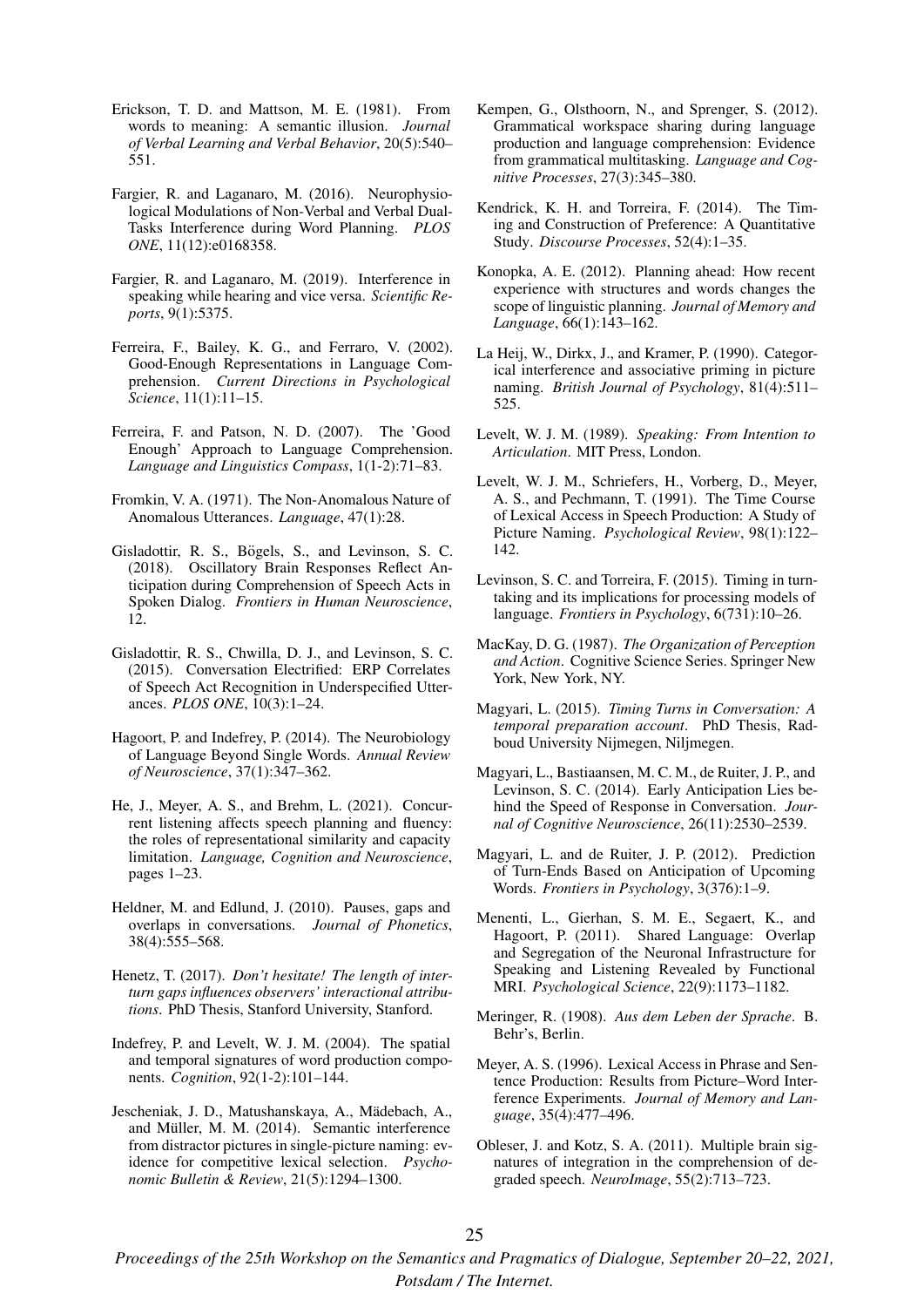- R Core Team (2021). *R: A Language and Environment for Statistical Computing*. R Foundation for Statistical Computing, Vienna.
- Roberts, F. and Francis, A. L. (2013). Identifying a temporal threshold of tolerance for silent gaps after requests. *The Journal of the Acoustical Society of America*, 133(6):EL471–EL477.
- Roberts, F., Margutti, P., and Takano, S. (2011). Judgments Concerning the Valence of Inter-Turn Silence Across Speakers of American English, Italian, and Japanese. *Discourse Processes*, 48(5):331–354.
- Roberts, S. G., Torreira, F., and Levinson, S. C. (2015). The effects of processing and sequence organization on the timing of turn taking: a corpus study. *Frontiers in Psychology*, 6.
- Roelofs, A., Özdemir, R., and Levelt, W. J. M. (2007). Influences of spoken word planning on speech recognition. *Journal of Experimental Psychology: Learning, Memory, and Cognition*, 33(5):900–913.
- Sacks, H., Schegloff, E. A., and Jefferson, G. (1974). A Simplest Systematics for the Organization of Turn-Taking for Conversation. *Language*, 50(4):696–735.
- Schegloff, E. A. (1992). Repair After Next Turn: The Last Structurally Provided Defense of Intersubjectivity in Conversation. *American Journal of Sociology*, 97(5):1295–1345.
- Schriefers, H., Meyer, A. S., and Levelt, W. (1990). Exploring the Time Course of Lexical Access in Language Production: Picture-Word Interference Studies. *Journal of Memory and Language*, 29:86–102.
- Shafto, M. and MacKay, D. G. (2000). The Moses, mega-Moses, and Armstrong illusions: integrating language comprehension and semantic memory. *Psychological Science*, 11(5):372–378.
- Silbert, L. J., Honey, C. J., Simony, E., Poeppel, D., and Hasson, U. (2014). Coupled neural systems underlie the production and comprehension of naturalistic narrative speech. *Proceedings of the National Academy of Sciences*, 111(43):E4687–E4696.
- Song, H. and Schwarz, N. (2008). Fluency and the Detection of Misleading Questions: Low Processing Fluency Attenuates the Moses Illusion. *Social Cognition*, 26(6):791–799.
- Speckmann, F. and Unkelbach, C. (2020). Moses, money, and multiple-choice: The Moses illusion in a multiple-choice format with high incentives. *Memory & Cognition*, 49(4):843–862.
- Stivers, T., Enfield, N. J., Brown, P., Englert, C., Hayashi, M., Heinemann, T., Hoymann, G., Rossano, F., de Ruiter, J. P., Yoon, K.-E., and Levinson, S. C. (2009). Universals and cultural variation in turn-taking in conversation. *Proceedings of the National Academy of Sciences*, 106(26):10587– 10592.
- Van Oostendorp, H. and De Mul, S. (1990). Moses beats Adam: A semantic relatedness effect on a semantic illusion. *Acta Psychologica*, 74(1):35–46.
- van Oostendorp, H. and Kok, I. (1990). Failing to notice errors in sentences. *Language and Cognitive Processes*, 5(2):105–113.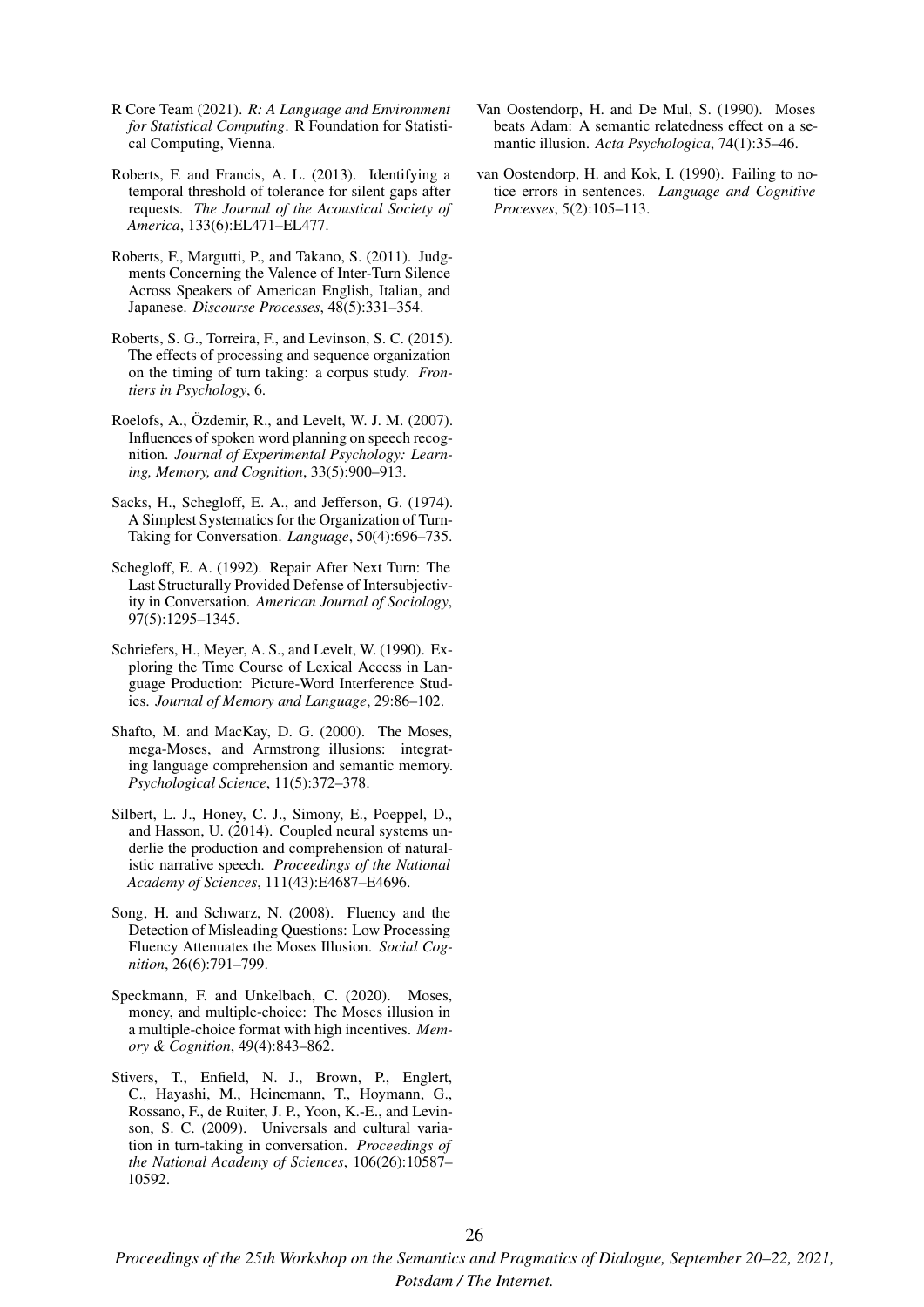# A Appendix - Bayesian regression models

### Group-Level Effects:

| $\sim$ itemID (Number of levels: 60)    | Estimate  | Est.Error  | $1-95\%$ CrI | u-95% $CrI$ |
|-----------------------------------------|-----------|------------|--------------|-------------|
| sd(Intercept)                           | 439.04    | 61.03      | 326.68       | 567         |
| sd(condition=late)                      | 248.78    | 97.22      | 42.79        | 427.24      |
| cor(Intercept,condition=late)           | $-0.54$   | 0.27       | $-0.91$      | 0.11        |
| $\sim$ subjectID (Number of levels: 24) | Estimate  | Est.Error  | 1-95% CrI    | u-95% CrI   |
| sd(Intercept)                           | 551.03    | 93.93      | 397.13       | 764.51      |
| sd(condition=late)                      | 136.81    | 87.58      | 5.97         | 323.47      |
| cor(Intercept,condition=late)           | $-0.04$   | 0.44       | $-0.84$      | 0.86        |
|                                         |           |            |              |             |
| <b>Population-Level Effects:</b>        | Estimate  | Est.Error  | $1-95\%$ CrI | u-95% $CrI$ |
| Intercept                               | 1743.50   | 151.24     | 1450.64      | 2034.21     |
| condition=late                          | 34.07     | 92.59      | $-148.27$    | 215.21      |
| type=filler                             | $-459.65$ | 146.55     | $-745.62$    | $-172.12$   |
| questionDuration_centered               | $-171.54$ | 52.52      | $-277.65$    | $-72.27$    |
| condition=late:type=filler              | 496.19    | 125.70     | 251.73       | 744.07      |
| <b>Residual Error:</b>                  | Estimate  | Est. Error | 1-95\% CrI   | u-95% $CrI$ |

Table 1: Model output of main reaction times model.  $Family = gaussian$ . Link = identity. Formula = responseLatency\_inms<sup>~1</sup> + condition \* type + questionDuration c + (1 + condition | subjectID) + (1 + condition | itemID). Number of observations  $= 1435$ . Samples  $=$ 3 chains, each with iter = 3000; warmup =  $1000$ ; thin  $= 1$ . Factor reference levels: condition  $=$  early; type  $=$ critical.

27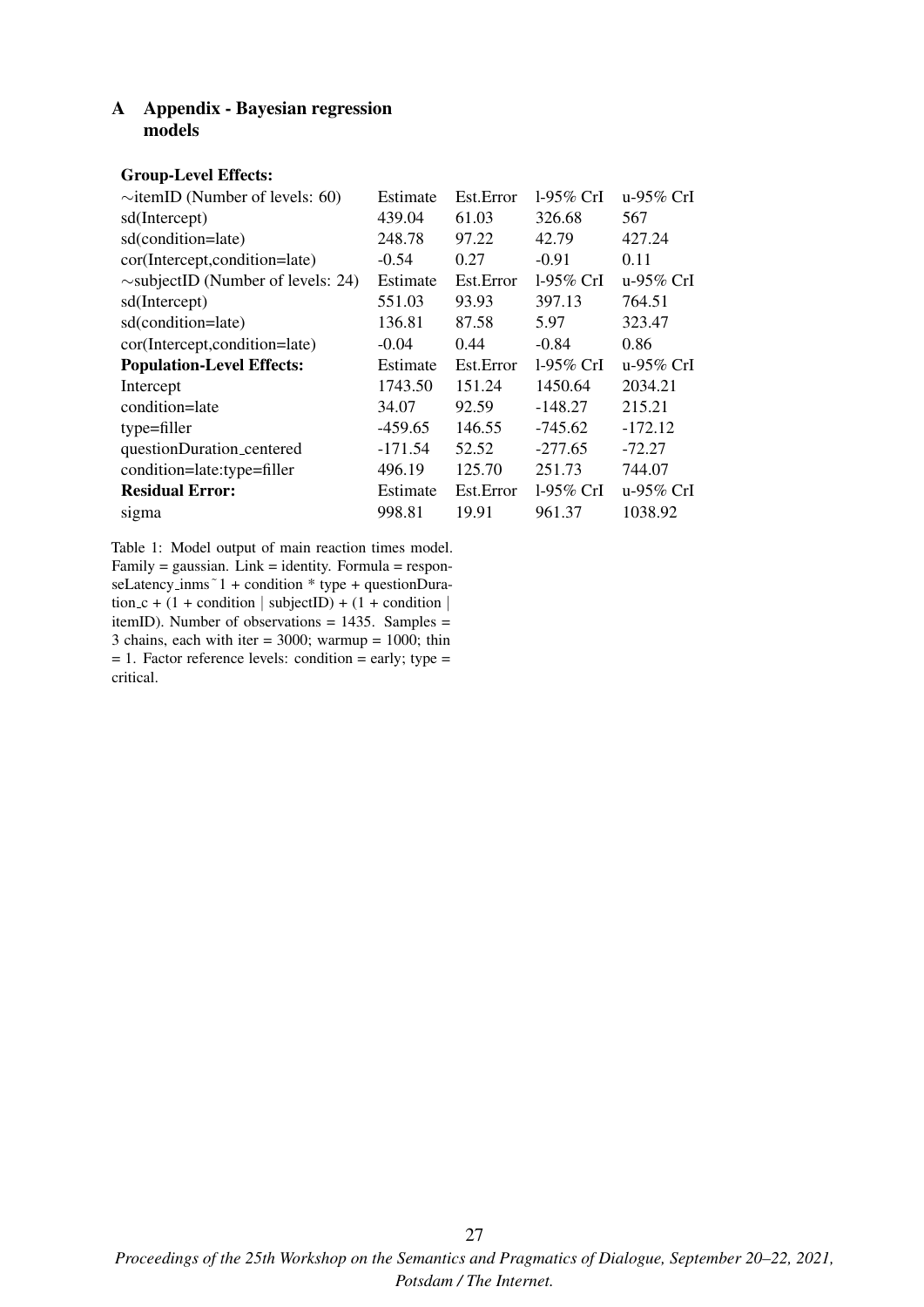### Group-Level Effects:

| $\sim$ itemID (Number of levels: 30)    | Estimate  | Est.Error | $1-95\%$ CrI | u-95% CrI |
|-----------------------------------------|-----------|-----------|--------------|-----------|
| sd(Intercept)                           | 461.46    | 124.87    | 224.50       | 719.84    |
| $\sim$ subjectID (Number of levels: 24) | Estimate  | Est.Error | 1-95% CrI    | u-95% CrI |
| sd(Intercept)                           | 414.23    | 106.40    | 230.71       | 650.00    |
| <b>Population-Level Effects:</b>        | Estimate  | Est.Error | $1-95\%$ CrI | u-95% CrI |
| Intercept                               | 1528.37   | 161.52    | 1208.68      | 1844.13   |
| condition=late                          | 126.01    | 134.40    | $-141.33$    | 388.87    |
| questionDuration_centered               | $-136.46$ | 131.12    | $-397.47$    | 123.19    |
| <b>Residual Error:</b>                  | Estimate  | Est.Error | 1-95% CrI    | u-95% CrI |
| sigma                                   | 912.35    | 53.02     | 815.92       | 1022.51   |

Table 2: Model output of reaction times model on subset of accepted illusions. Family = gaussian. Link = identity. Formula = responseLatency\_inms  $\tilde{ }$  1 + condition + questionDuration  $c + (1 | \text{subjectID}) + (1 |$ itemID). Number of observations = 208. Samples = 3 chains, each with iter = 3000; warmup =  $1000$ ; thin = 1. Factor reference level: condition = early

### Group-Level Effects:

| $\sim$ itemID (Number of levels: 29)    | Estimate | Est.Error | $1-95\%$ CrI | u-95% CrI |
|-----------------------------------------|----------|-----------|--------------|-----------|
| sd(Intercept)                           | 0.81     | 0.24      | 0.39         | 1.33      |
| sd(condition=late)                      | 0.37     | 0.29      | 0.02         | 1.06      |
| cor(Intercept,condition=late)           | $-0.11$  | 0.55      | $-0.95$      | 0.92      |
| $\sim$ subjectID (Number of levels: 24) | Estimate | Est.Error | $1-95\%$ CrI | u-95% CrI |
| sd(Intercept)                           | 1.48     | 0.32      | 0.95         | 2.19      |
| sd(condition=late)                      | 0.31     | 0.25      | 0.01         | 0.93      |
| cor(Intercept,condition=late)           | 0.01     | 0.57      | $-0.94$      | 0.95      |
| <b>Population-Level Effects:</b>        | Estimate | Est.Error | 1-95% CrI    | u-95% CrI |
| Intercept                               | $-0.67$  | 0.39      | $-1.46$      | 0.09      |
| condition=late                          | $-0.49$  | 0.28      | $-1.06$      | 0.06      |
|                                         |          |           |              |           |

Table 3: Model output of model on the rate accepted illusions in the Main Experiment. Family = bernoulli. Link = logit. Formula = responseLatency  $\textdegree$  condition +  $(1 +$  condition | subjectID) +  $(1 +$  condition | itemID). Number of observations =  $439$ . Samples = 3 chains, each with iter =  $6000$ ; warmup =  $2000$ ; thin = 1. Factor reference level: condition = early